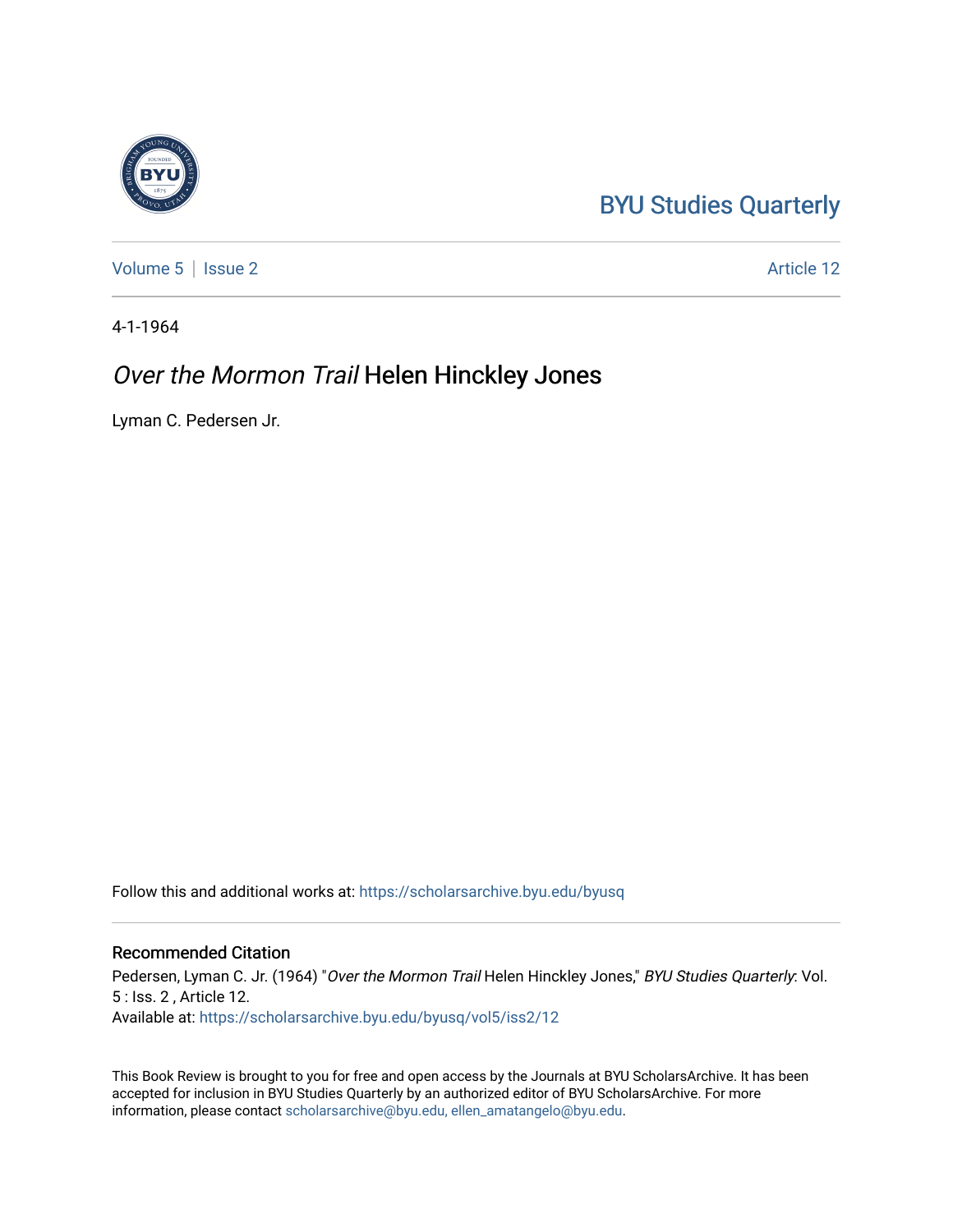The Mormon trek from Nauvoo to the valley of the Great salt lake is becoming an increasingly popular subject for literary and historical exploration. The contribution of Helen Hinckley Jones in her Over the Mormon Trail is unique in that it combines the clear simplicity and straightforward language of a work designed for young readers with accuracy and unusual depth of detail and perceptivity

Mrs. Jones is editor of Reveille for a Persian Village and co-author of Persia Is My Heart, both with Najmeh Najafi.

The subject of this review is a rather brief work of one hundred and twenty-eight pages. It covers a thirty-two year period beginning in Nauvoo, Illinois, in 1845 and continuing to the death of Brigham Young in 1877 in Utah. A final chapter entitled "The Mormon Trail Goes On" entices the reader to yearn for more distant frontiers

The author includes several phases of the Mormon movement often neglected in works designed for young readers These include an extensive account of the Pueblo Detachment of the Mormon Battalion, including its arrival at Fort Laramie; a discussion of the efforts made by Joseph Smith to acquaint himself with information about the West; and a penetrating look into the voyage of the ship *Brooklyn* carrying Mormon immigrants around the horn to California. The latter includes such detail as the sighting of the Cape Verde Islands after being blown off course in a storm, the death of six children during the voyage, and the landing at Mas-a-tierra to take on board 18,000 gallons of water. The author's able perception of the character and spirit of sam brannan and brigham young is implicit in the work Concerning the early days in the Valley of the Great Salt Lake, Brigham Young is quoted as saying: "We will work hard. We will pray as if God were going to do everything for us. Then we will work as hard as if we were going to have to do everything for ourselves."  $(p. 67)$ The handcart companies are given adequate treatment, but it is regrettable that the author makes no mention of the historic passage of the Donner Party through Utah just one year prior to the Mormon Pioneers, hacking out the last thirtysix miles into the great valley which the Saints followed. Two

1

## BOOK REVIEWS 131

HELEN HINCKLEY JONES, Over the Mormon Trail. Chicago: Children's Press, 1963. 128 pp., \$2.50.

h go